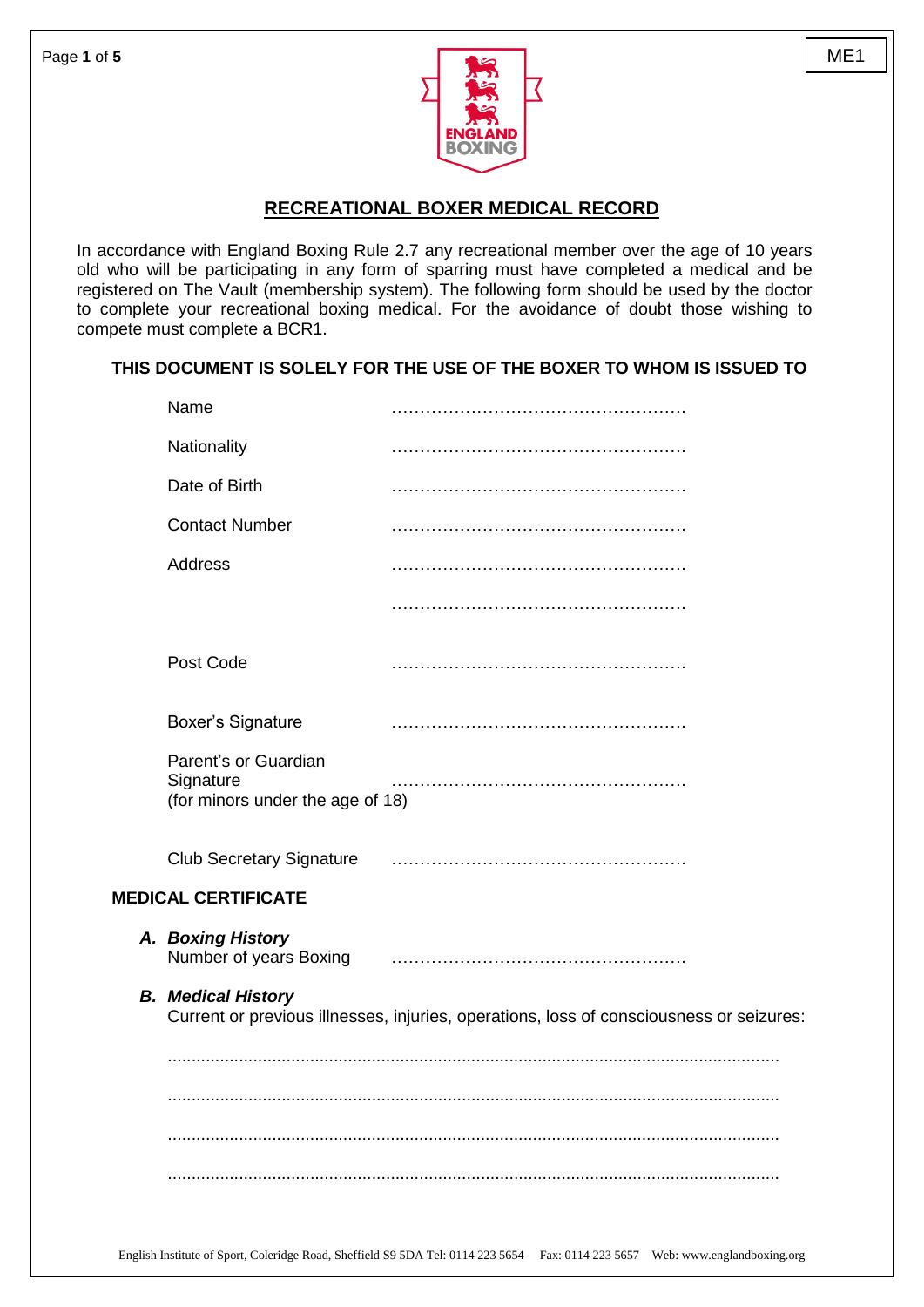| Page 2 of 5  |                                                     |        |                        |            |      | ME <sub>1</sub> |
|--------------|-----------------------------------------------------|--------|------------------------|------------|------|-----------------|
|              | Medications                                         |        |                        |            |      |                 |
|              |                                                     |        |                        |            |      |                 |
|              | Allergies                                           |        |                        |            |      |                 |
|              |                                                     |        |                        |            |      |                 |
|              | Vaccinations                                        |        |                        |            |      |                 |
|              |                                                     |        |                        |            |      |                 |
| C.           | <b>Initial Medical Examination</b><br>Weight:<br>kg | Pulse: |                        |            | bpm  |                 |
| Height:      | cm                                                  |        | <b>Blood Pressure:</b> | $\sqrt{2}$ | mmHg |                 |
|              | 1. HEAD / FACE                                      |        |                        |            |      |                 |
| <b>Scars</b> | On head and / or Face                               |        |                        |            |      |                 |
| <b>Eyes</b>  |                                                     |        |                        |            |      |                 |
|              |                                                     |        | <b>Right</b>           | Left       |      |                 |
|              | Pupils                                              |        |                        |            |      |                 |
|              | Fundi                                               |        |                        |            |      |                 |

| Fundi                |    |    |
|----------------------|----|----|
| Cornea               |    |    |
| Acuity (uncorrected) | 6/ | 6/ |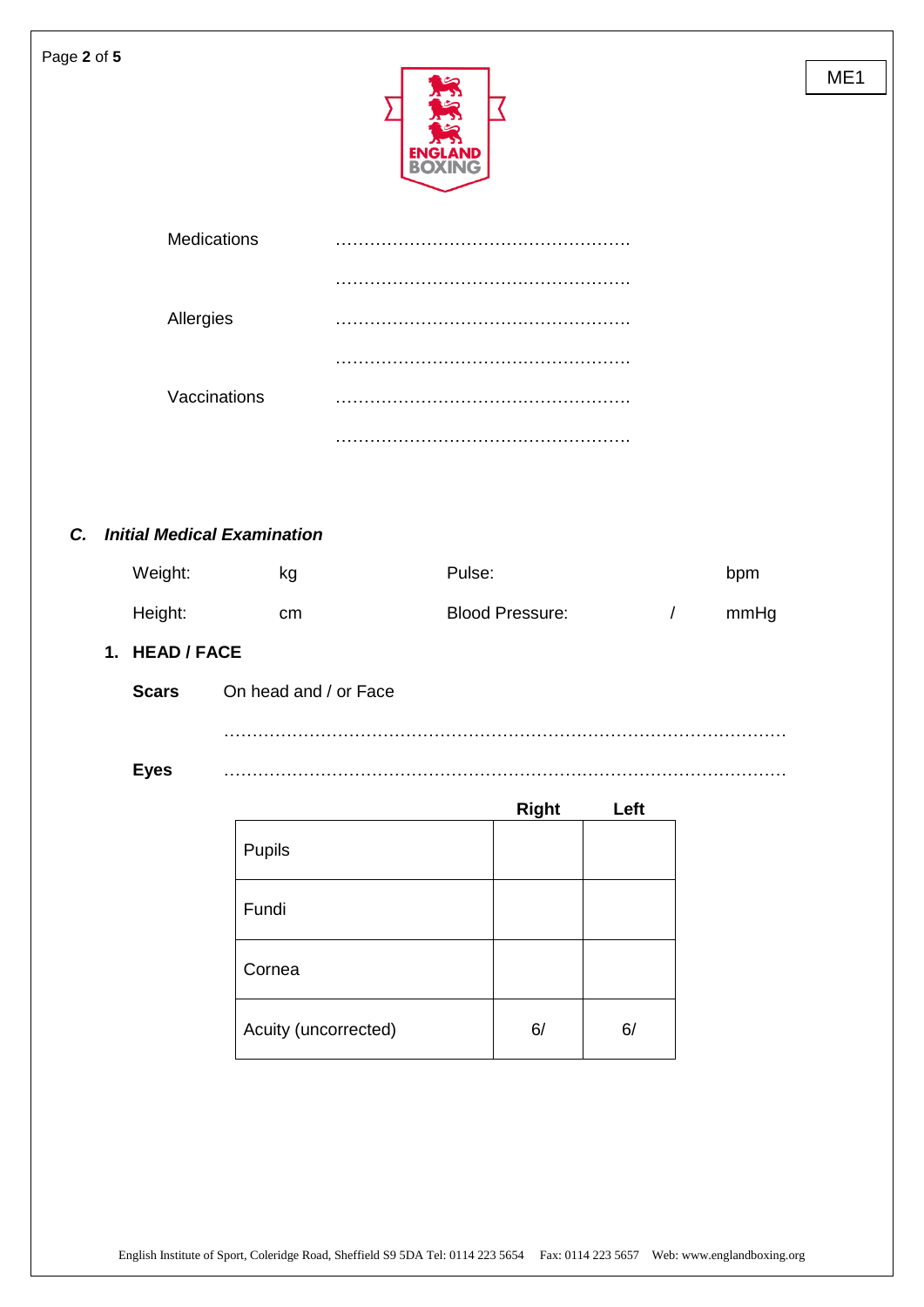| Page 3 of 5 |                           |                                                      | ME1 |  |  |
|-------------|---------------------------|------------------------------------------------------|-----|--|--|
|             | <b>Ears</b>               | <b>Right</b><br>Left                                 |     |  |  |
|             |                           | Tympanic membrane                                    |     |  |  |
|             |                           | Hearing                                              |     |  |  |
|             | <b>Nose</b>               |                                                      |     |  |  |
|             | <b>Throat</b>             |                                                      |     |  |  |
|             | <b>Teeth</b>              | Dental condition & hygiene                           |     |  |  |
|             | 2. NECK                   | Full, pain-free range of movement of cervical spine? |     |  |  |
|             | Lymph glands and thyroid? |                                                      |     |  |  |
|             | 3. CHEST                  | Any structural deformity?                            |     |  |  |
|             | <b>Heart</b>              | Rhythm                                               |     |  |  |
|             |                           | Sounds +/- murmurs                                   |     |  |  |
|             |                           | Size                                                 |     |  |  |
|             |                           |                                                      |     |  |  |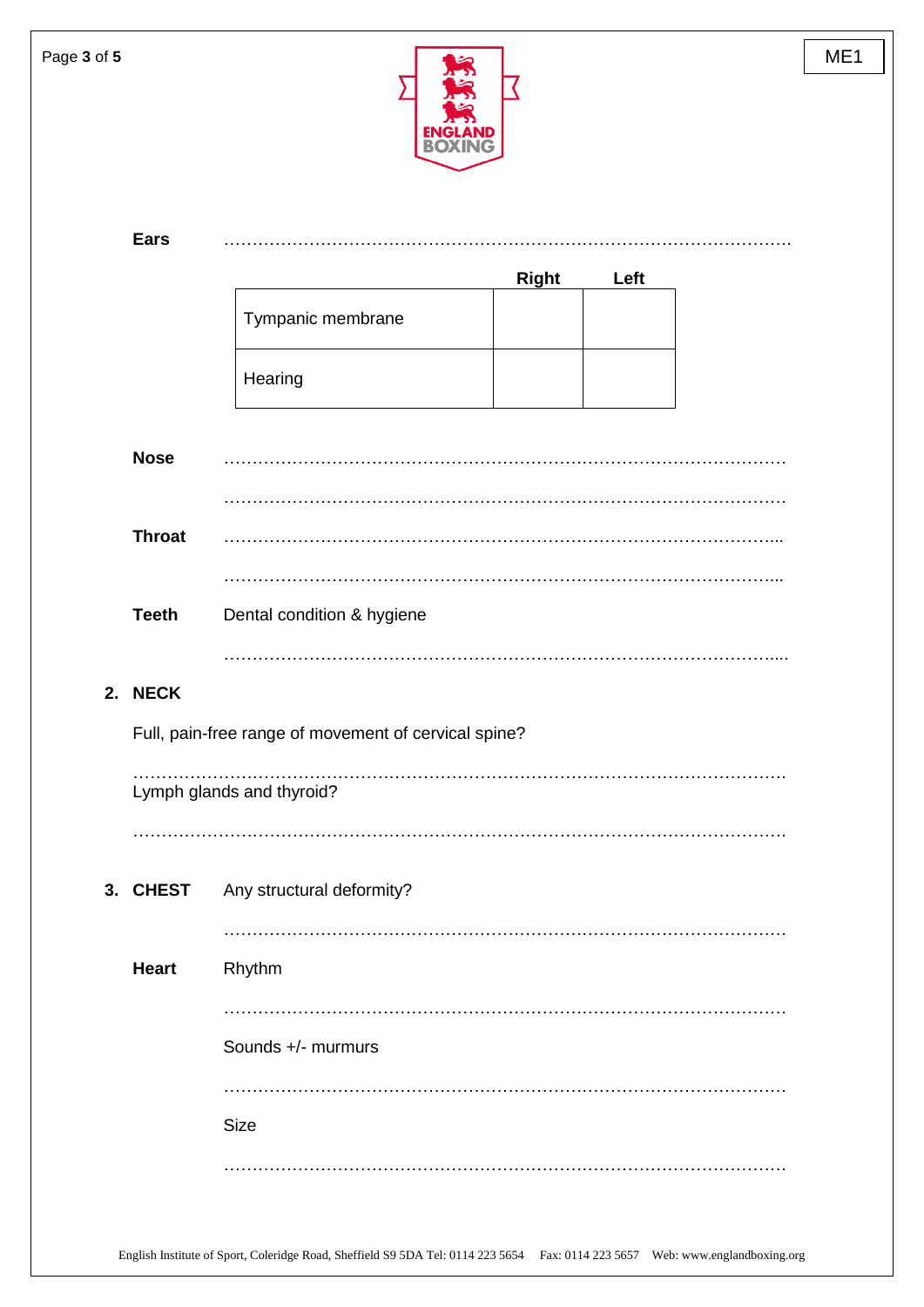

|    | <b>Lungs</b>                                                                                        |
|----|-----------------------------------------------------------------------------------------------------|
|    |                                                                                                     |
|    | 4. ABDOMEN                                                                                          |
|    | Any scars, masses, organomegaly or tenderness?                                                      |
| 5. | <b>LOCOMOTOR SYSTEM</b>                                                                             |
|    | Any deformity or tenderness of spine, upper or lower limbs (including hands & wrist)?               |
|    | Any joint hyper or reduced mobility?                                                                |
|    | Any abnormality in muscular development or atrophy?                                                 |
| 6. | <b>NERVOUS SYSTEM</b>                                                                               |
|    | Gait & Posture                                                                                      |
|    | Balance / Romberg's test                                                                            |
|    | Reflexes & Plantar responses                                                                        |
|    | Sensation & Co-ordination                                                                           |
|    | Any sign of tremor                                                                                  |
|    | Mental stat                                                                                         |
|    |                                                                                                     |
|    | <b>D.</b> Investigations<br>Mandatory: Urine dipstick result (especially glucose, protein or blood) |